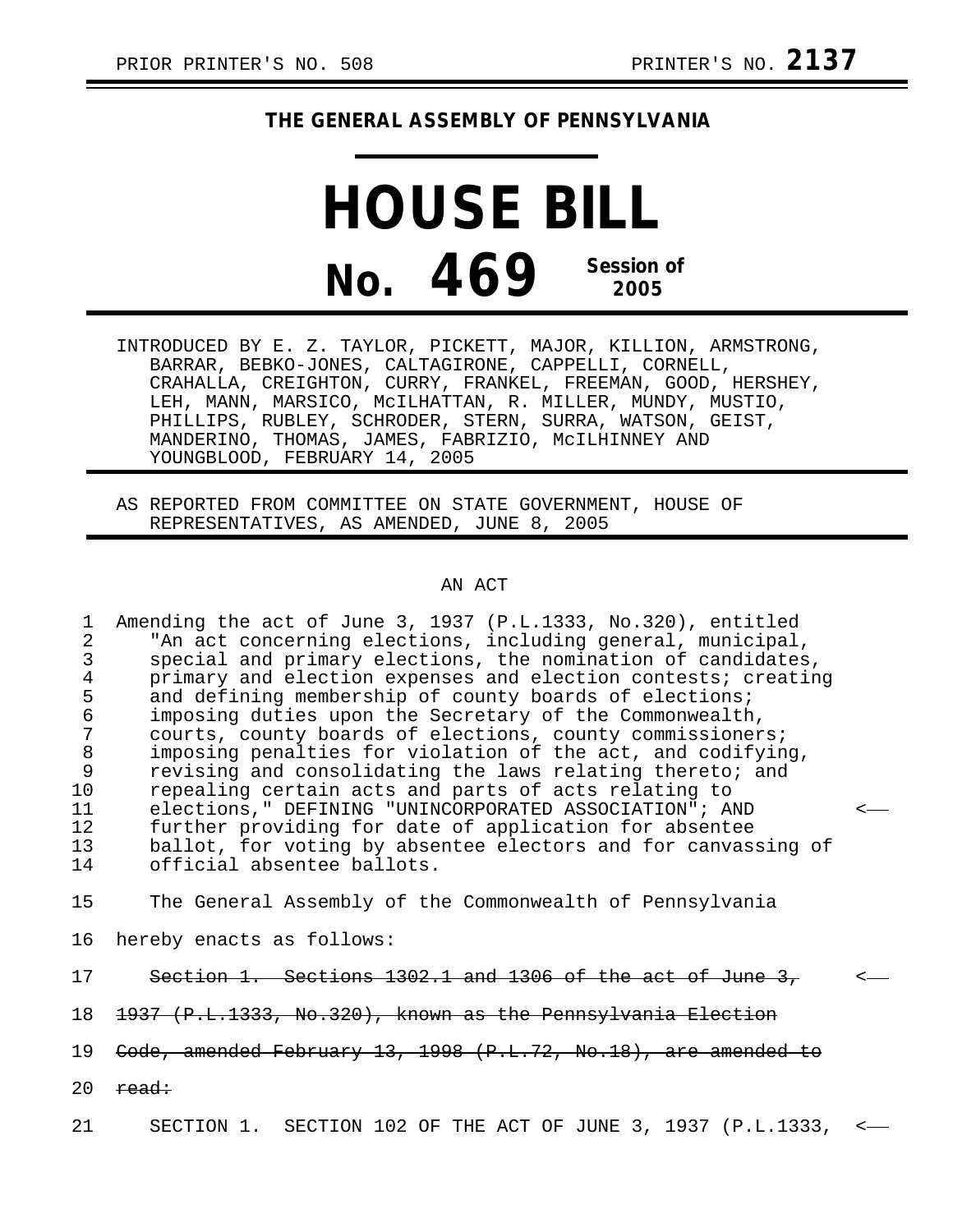1 NO.320), KNOWN AS THE PENNSYLVANIA ELECTION CODE, IS AMENDED BY 2 ADDING A CLAUSE TO READ:

3 SECTION 102. DEFINITIONS.--THE FOLLOWING WORDS, WHEN USED IN 4 THIS ACT, SHALL HAVE THE FOLLOWING MEANINGS, UNLESS OTHERWISE 5 CLEARLY APPARENT FROM THE CONTEXT:

6 \* \* \*

7 (Z.5) THE WORDS "UNINCORPORATED ASSOCIATION" SHALL MEAN ANY 8 FORM OF UNINCORPORATED ENTERPRISE OWNED BY ONE OR MORE PERSONS, 9 OTHER THAN A PARTNERSHIP, A LIMITED LIABILITY PARTNERSHIP OR A 10 LIMITED LIABILITY COMPANY THAT IS TREATED AS A PARTNERSHIP FOR 11 FEDERAL INCOME TAX PURPOSES. 12 SECTION 2. SECTIONS 1302.1 AND 1306 OF THE ACT, AMENDED

13 FEBRUARY 13, 1998 (P.L.72, NO.18), ARE AMENDED TO READ: 14 Section 1302.1. Date of Application for Absentee Ballot.-- 15 [Applications for absentee ballots unless otherwise 16 specified]

17 (a) Except as provided in subsections (b) and (c), 18 applications for absentee ballots shall be received in the 19 office of the county board of elections not earlier than fifty 20 (50) days before the primary or election and not later than five 21 o'clock P.M. of the first Tuesday prior to the day of any 22 primary or election.<sup>[: p</sup>rovided, however, That]

23 (b) Except as provided in subsection  $(c)_L$  in the event any 24 elector otherwise qualified who is so physically disabled or ill 25 on or before the first Tuesday prior to any primary or election 26 that he is unable to file his application or who becomes 27 physically disabled or ill after the first Tuesday prior to any 28 primary or election and is unable to appear at his polling place 29 or any elector otherwise qualified who because of the conduct of 30 his business, duties or occupation will necessarily be absent 20050H0469B2137 - 2 -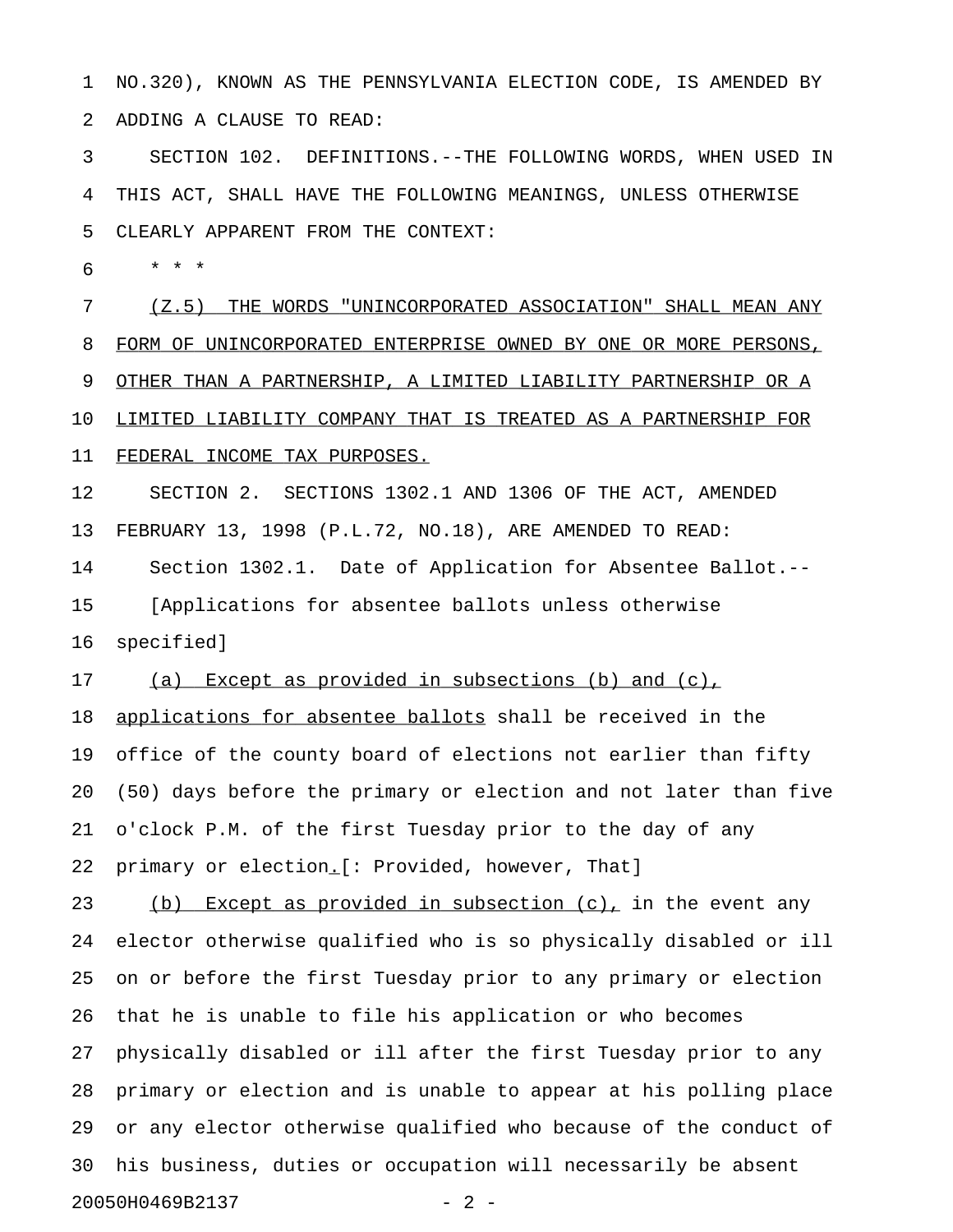1 from the municipality of his residence on the day of the primary 2 or election, which fact was not and could not reasonably be 3 known to said elector on or before the first Tuesday prior to 4 any primary or election, the elector shall be entitled to an 5 absentee ballot at any time prior to five o'clock P.M. on the 6 first Friday preceding any primary or election upon execution of 7 an Emergency Application in such form prescribed by the 8 Secretary of the Commonwealth.

9 (c) In the event any elector otherwise qualified who becomes 10 so physically disabled or ill between five o'clock P.M. on the 11 first Friday preceding any primary or election and eight o'clock 12 P.M. on the day of any primary or election that he is unable to 13 appear at his polling place or any elector otherwise qualified 14 who because of the conduct of his business, duties or occupation 15 will necessarily be absent from the municipality of his 16 residence on the day of the primary or election, which fact was 17 not and could not reasonably be known to said elector prior to 18 five o'clock P.M. on the first Friday preceding any primary or 19 election, the elector shall be entitled to an absentee ballot if 20 the elector completes and files with the court of common pleas 21 in the county in which the elector is qualified to vote an 22 Emergency Application or a letter or other signed document, 23 which includes the same information as is provided on the 24 Emergency Application. Upon a determination that the elector is 25 a qualified absentee elector under section 1301, the judge shall 26 <u>issue an absentee ballot to the elector. <del>If the elector is</del> experience to the extended to the elector.</u> 27 unable to appear in court, the judge shall direct a deputy 28 sheriff of the county to deliver the absentee ballot to the 29 elector. Upon completion of the absentee ballot, the elector 30 shall seal the ballot in the official absentee ballot envelopes. 20050H0469B2137 - 3 -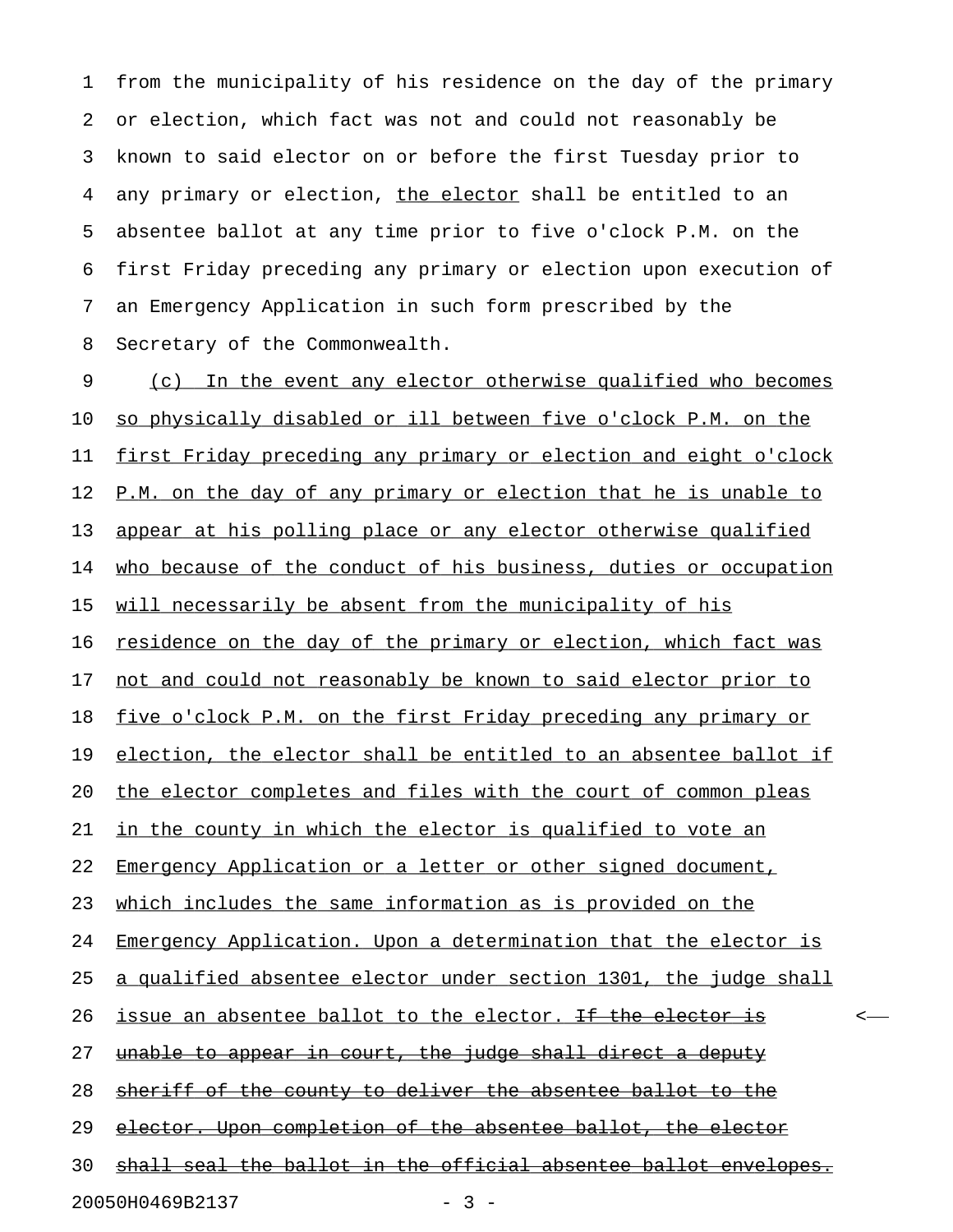1 The deputy sheriff shall deliver the absentee ballot 2 county board of elections, who shall distribute the ballots, 3 unopened to the absentee voter's respective election district. 4 IF THE ELECTOR IS UNABLE TO APPEAR IN COURT TO RECEIVE THE  $\sim$ 5 BALLOT, THE JUDGE SHALL GIVE THE ELECTOR'S ABSENTEE BALLOT TO AN 6 AUTHORIZED REPRESENTATIVE OF THE ELECTOR. THE AUTHORIZED 7 REPRESENTATIVE SHALL DELIVER THE ABSENTEE BALLOT TO THE ELECTOR 8 AND RETURN THE COMPLETED ABSENTEE BALLOT, SEALED IN THE OFFICIAL 9 ABSENTEE BALLOT ENVELOPES, TO THE COUNTY BOARD OF ELECTIONS, WHO 10 SHALL DISTRIBUTE THE BALLOT, UNOPENED, TO THE ABSENTEE VOTER'S 11 ELECTION DISTRICT. IF THE ELECTOR IS UNABLE TO APPEAR IN COURT 12 OR UNABLE TO OBTAIN ASSISTANCE FROM AN AUTHORIZED 13 REPRESENTATIVE, THE JUDGE SHALL DIRECT A DEPUTY SHERIFF OF THE 14 COUNTY TO DELIVER THE ABSENTEE BALLOT TO THE ELECTOR IF THE 15 ELECTOR IS AT A PHYSICAL LOCATION WITHIN THE COUNTY AND RETURN 16 THE COMPLETED ABSENTEE BALLOT, SEALED IN THE OFFICIAL ABSENTEE 17 BALLOT ENVELOPES, TO THE COUNTY BOARD OF ELECTIONS WHO SHALL 18 DISTRIBUTE THE BALLOTS UNOPENED TO THE ABSENTEE VOTER'S 19 RESPECTIVE ELECTION DISTRICT. 20 (d) In the case of an elector who is physically disabled or 21 ill on or before the first Tuesday prior to a primary or 22 election or becomes physically disabled or ill after the first

23 Tuesday prior to a primary or election, such Emergency 24 Application, letter or other signed document shall contain a 25 supporting affidavit from his attending physician stating that 26 due to physical disability or illness said elector was unable to 27 apply for an absentee ballot on or before the first Tuesday 28 prior to the primary or election or became physically disabled 29 or ill after that period.

30 (e) In the case of an elector who is necessarily absent \_\_\_ 20050H0469B2137 - 4 -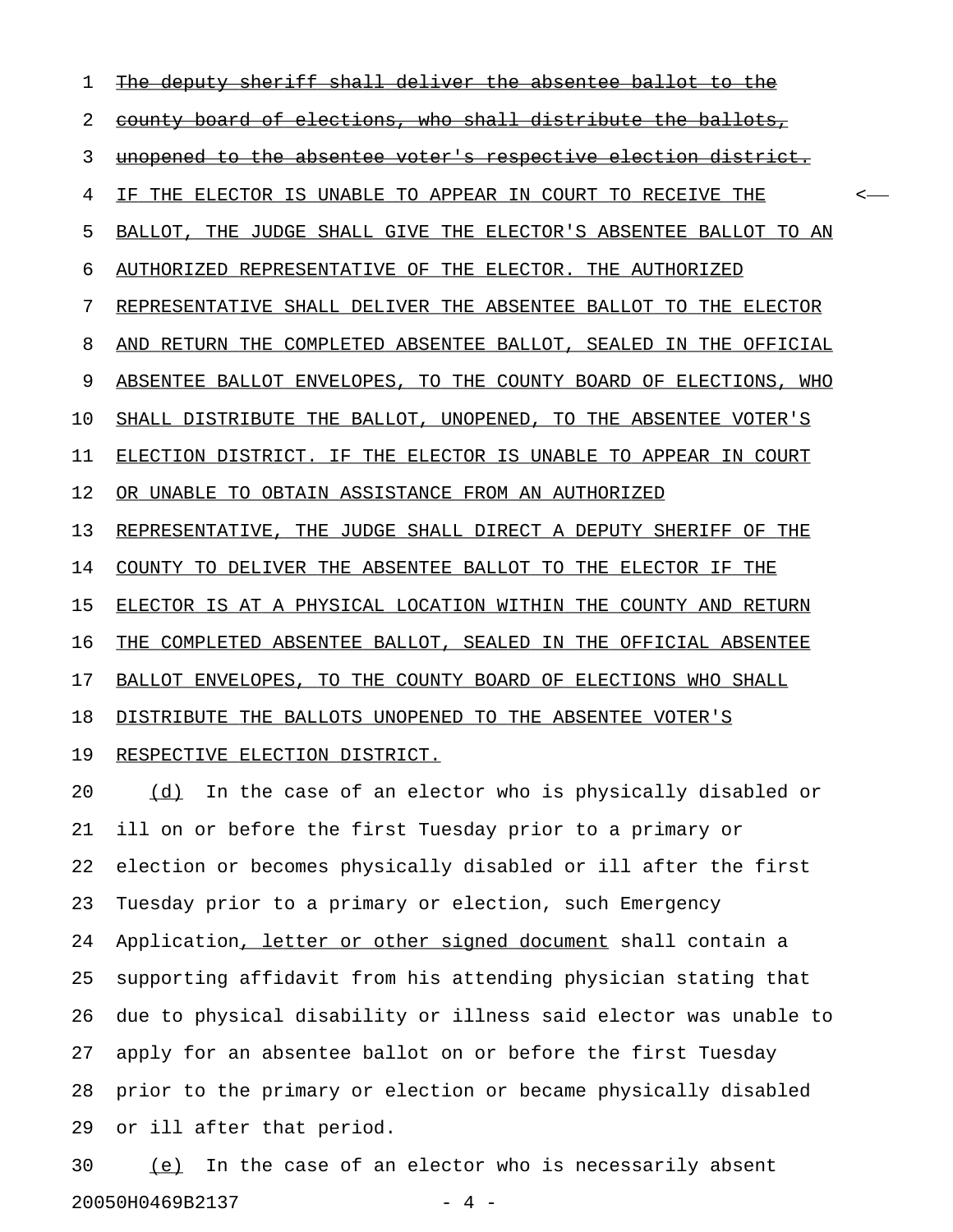1 because of the conduct of his business, duties or occupation 2 under the unforeseen circumstances specified in [this 3 subsection] subsections (b) and (c), such Emergency Application, 4 letter or other signed document shall contain a supporting 5 affidavit from such elector stating that because of the conduct 6 of his business, duties or occupation said elector will 7 necessarily be absent from the municipality of his residence on 8 the day of the primary or election which fact was not and could 9 not reasonably be known to said elector on or before the first 10 Tuesday prior to the primary or election.

11 Section 1306. Voting by Absentee Electors.--(a) [At] Except 12 as provided in paragraphs  $(1)$ ,  $(2)$  and  $(3)$ , at any time after 13 receiving an official absentee ballot, but on or before five 14 o'clock P. M. on the Friday prior to the primary or election, 15 the elector shall, in secret, proceed to mark the ballot only in 16 black lead pencil, indelible pencil or blue, black or blue-black 17 ink, in fountain pen or ball point pen, and then fold the 18 ballot, enclose and securely seal the same in the envelope on 19 which is printed, stamped or endorsed "Official Absentee 20 Ballot."

21 (1) Any elector who submits an Emergency Application and 22 receives an absentee ballot in accordance with section  $1302.1(b)$ 23 or (c) shall mark the ballot on or before eight o'clock P.M. on 24 the day of the primary or election. This envelope shall then be 25 placed in the second one, on which is printed the form of 26 declaration of the elector, and the address of the elector's 27 county board of election and the local election district of the 28 elector. The elector shall then fill out, date and sign the 29 declaration printed on such envelope. Such envelope shall then 30 be securely sealed and the elector shall send same by mail, 20050H0469B2137 - 5 -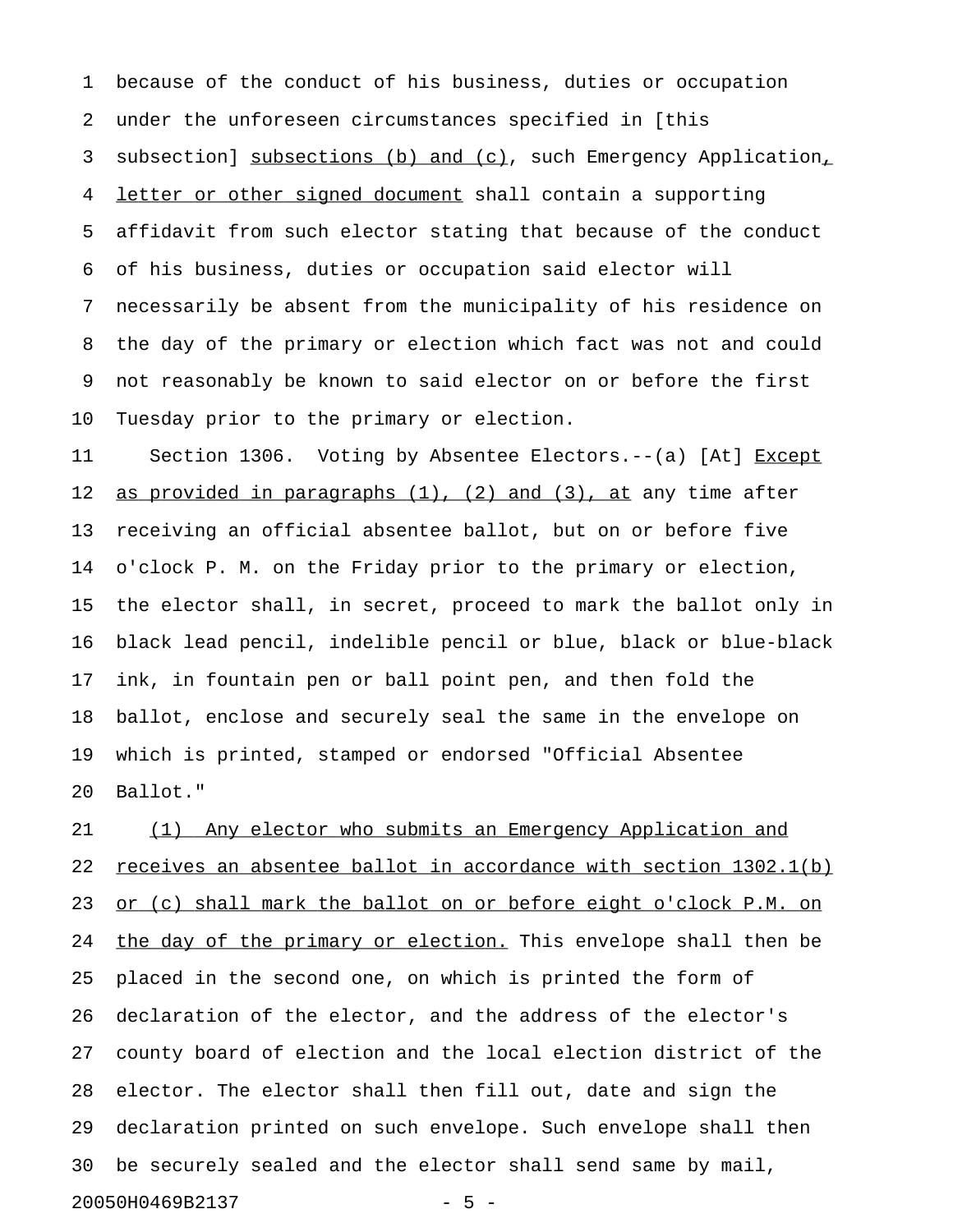1 postage prepaid, except where franked, or deliver it in person 2 to said county board of election[:].

3 [Provided, however, That any] (2) Any elector, spouse of the 4 elector or dependent of the elector, qualified in accordance 5 with the provisions of section 1301, subsections (e), (f), (g) 6 and (h) to vote by absentee ballot as herein provided, shall be 7 required to include on the form of declaration a supporting 8 declaration in form prescribed by the Secretary of the 9 Commonwealth, to be signed by the head of the department or 10 chief of division or bureau in which the elector is employed, 11 setting forth the identity of the elector, spouse of the elector 12 or dependent of the elector[:].

13 [Provided further, That any] (3) Any elector who has filed 14 his application in accordance with section 1302 subsection (e) 15 (2), and is unable to sign his declaration because of illness or 16 physical disability, shall be excused from signing upon making a 17 declaration which shall be witnessed by one adult person in 18 substantially the following form: I hereby declare that I am 19 unable to sign my declaration for voting my absentee ballot 20 without assistance because I am unable to write by reason of my 21 illness or physical disability. I have made or received 22 assistance in making my mark in lieu of my signature. 23 .....................(Mark) 24 ................................... 25 (Date) 26 ............................... 27 (Signature of Witness) 28 ................................... 29 (Complete Address of Witness) 30 (b) In the event that any such elector, excepting an elector 20050H0469B2137 - 6 -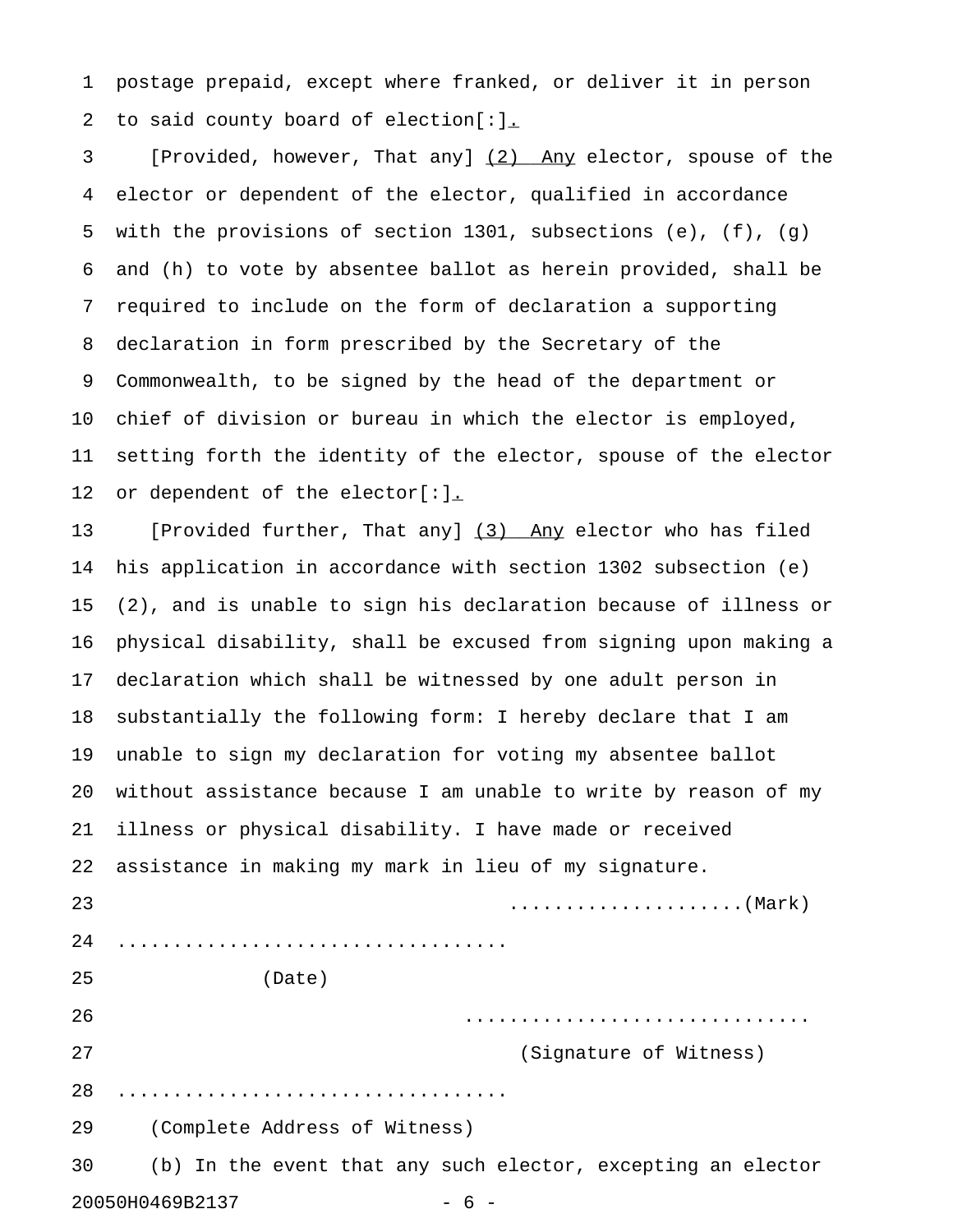1 in military service or any elector unable to go to his polling 2 place because of illness or physical disability, entitled to 3 vote an official absentee ballot shall be in the municipality of 4 his residence on the day for holding the primary or election for 5 which the ballot was issued, or in the event any such elector 6 shall have recovered from his illness or physical disability 7 sufficiently to permit him to present himself at the proper 8 polling place for the purpose of casting his ballot, such 9 absentee ballot cast by such elector shall, be declared void. 10 Any such elector referred to in this subsection, who is 11 within the municipality of his residence, must present himself 12 at his polling place and shall be permitted to vote upon 13 presenting himself at his regular polling place in the same 14 manner as he could have voted had he not received an absentee 15 ballot: Provided, That such elector has first presented himself 16 to the judge of elections in his local election district and 17 shall have signed the affidavit on the absentee voter's 18 temporary registration card, which affidavit shall be in 19 substantially the following form: 20 I hereby swear that I am a qualified registered elector who 21 has obtained an absentee ballot, however, I am present in the 22 municipality of my residence and physically able to present 23 myself at my polling place and therefore request that my 24 absentee ballot be voided. 25 .............................. 26 (Date) (Signature of Elector) 27 ......................................... 28 (Local Judge of Elections) 29 An elector who has received an absentee ballot under the 30 emergency application provisions of section 1302.1, and for

```
20050H0469B2137
```

$$
- 7
$$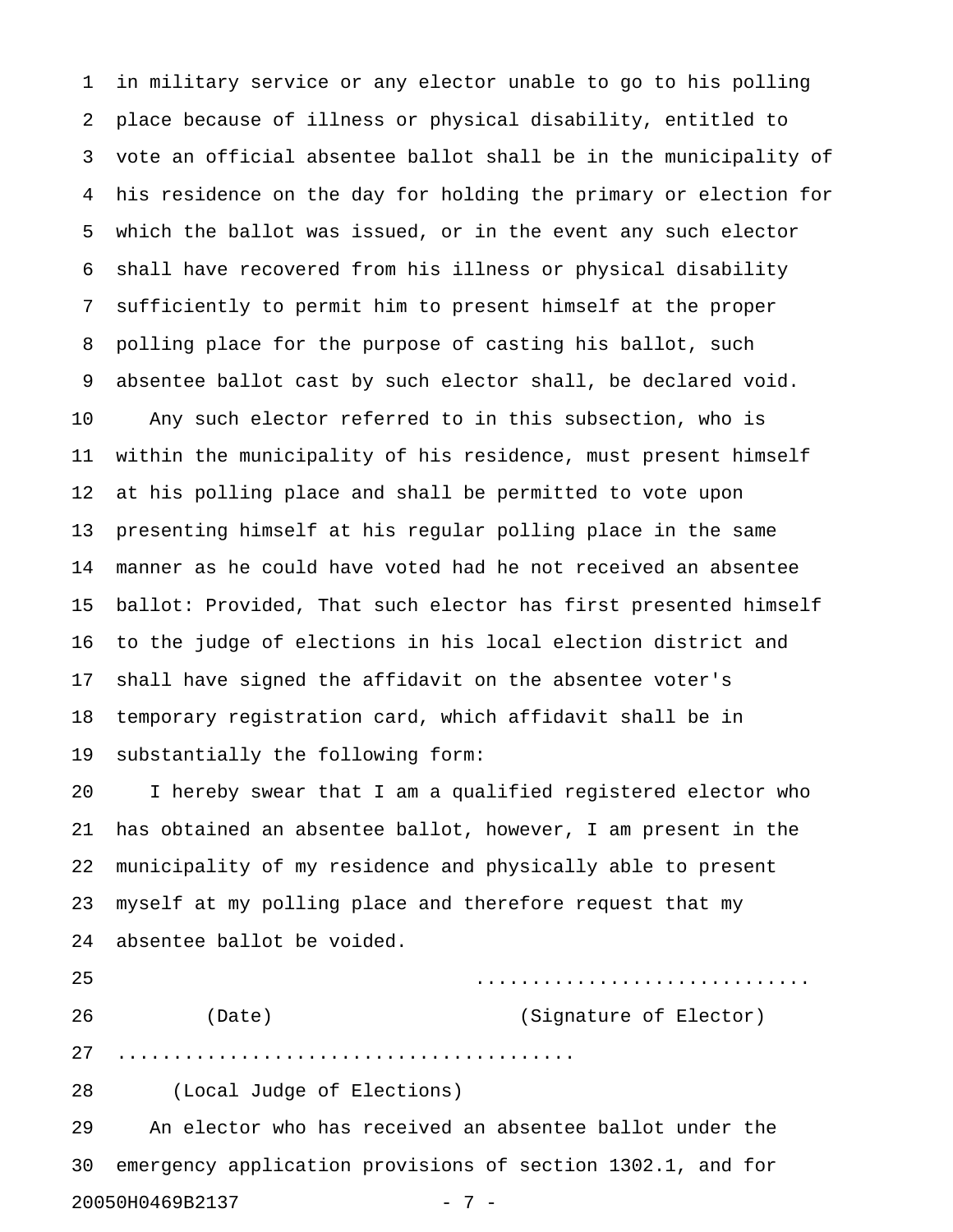1 whom, therefore, no temporary absentee voter's registration card 2 is in the district register, shall sign the aforementioned 3 affidavit in any case, which the local judge of elections shall 4 then cause to be inserted in the district register with the 5 elector's permanent registration card.

6 Section 2 3. Section 1308 of the act, amended December 11, < 7 1968 (P.L.1183, No.375), February 13, 1998 (P.L.72, No.18) and 8 December 9, 2002 (P.L.1246, No.150), is amended to read: 9 Section 1308. Canvassing of Official Absentee Ballots.-- 10 (a) The county boards of election, upon receipt of official

11 absentee ballots in such envelopes, shall safely keep the same 12 in sealed or locked containers until they distribute same to the 13 appropriate local election districts in a manner prescribed by 14 the Secretary of the Commonwealth.

15 [The] Except as provided in section  $1302.1(c)$ , the county 16 board of elections shall then distribute the absentee ballots, 17 unopened, to the absentee voter's respective election district 18 concurrently with the distribution of the other election 19 supplies. Absentee ballots shall be canvassed immediately and 20 continuously without interruption until completed after the 21 close of the polls on the day of the election in each election 22 district. The results of the canvass of the absentee ballots 23 shall then be included in and returned to the county board with 24 the returns of that district. No absentee ballot shall be 25 counted which is received in the office of the county board of 26 election later than [five o'clock P.M. on the Friday immediately 27 preceding the primary or November election.] eight o'clock P.M. 28 on the day of the primary or election.

29 (b) Watchers shall be permitted to be present when the 30 envelopes containing official absentee ballots are opened and 20050H0469B2137 - 8 -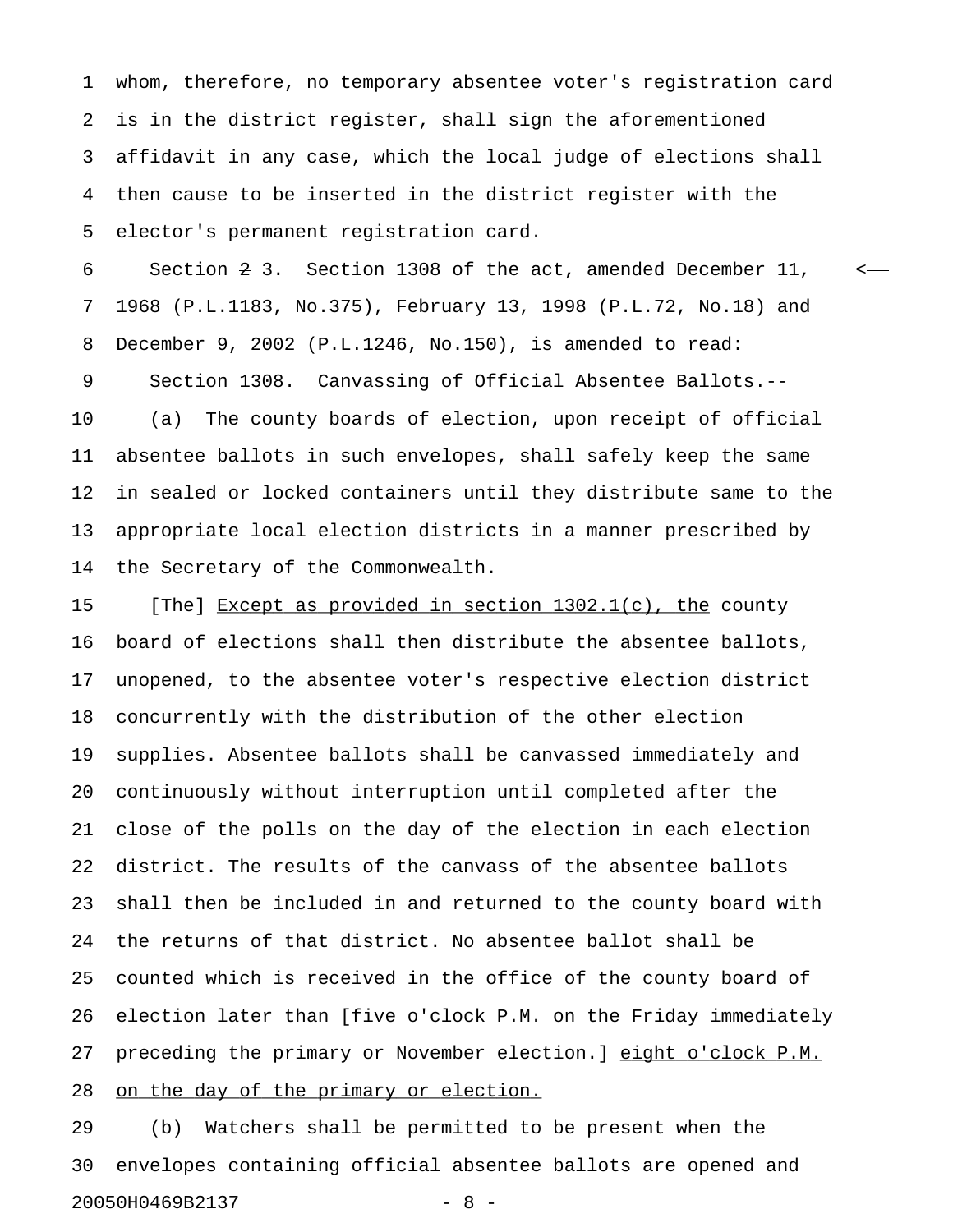1 when such ballots are counted and recorded.

2 (b.1) In all election districts in which electronic voting 3 systems are used, absentee ballots shall be opened at the 4 election district, checked for write-in votes in accordance with 5 section 1113-A and then either hand-counted or counted by means 6 of the automatic tabulation equipment, whatever the case may be. 7 (d) Whenever it shall appear by due proof that any absentee 8 elector who has returned his ballot in accordance with the 9 provisions of this act has died prior to the opening of the 10 polls on the day of the primary or election, the ballot of such 11 deceased elector shall be rejected by the canvassers but the 12 counting of the ballot of an elector thus deceased shall not of 13 itself invalidate any nomination or election.

14 (e) At such time the local election board shall then further 15 examine the declaration on each envelope not so set aside and 16 shall compare the information thereon with that contained in the 17 "Registered Absentee Voters File," the absentee voters' list and 18 the "Military Veterans and Emergency Civilians Absentee Voters 19 File." If the local election board is satisfied that the 20 declaration is sufficient and the information contained in the 21 "Registered Absentee Voters File," the absentee voters' list and 22 the "Military Veterans and Emergency Civilians Absentee Voters 23 File" verifies his right to vote, the local election board shall 24 announce the name of the elector and shall give any watcher 25 present an opportunity to challenge any absentee elector upon 26 the ground or grounds (1) that the absentee elector is not a 27 qualified elector; or (2) that the absentee elector was within 28 the municipality of his residence on the day of the primary or 29 election during the period the polls were open, except where he 30 was in military service or except in the case where his ballot 20050H0469B2137 - 9 -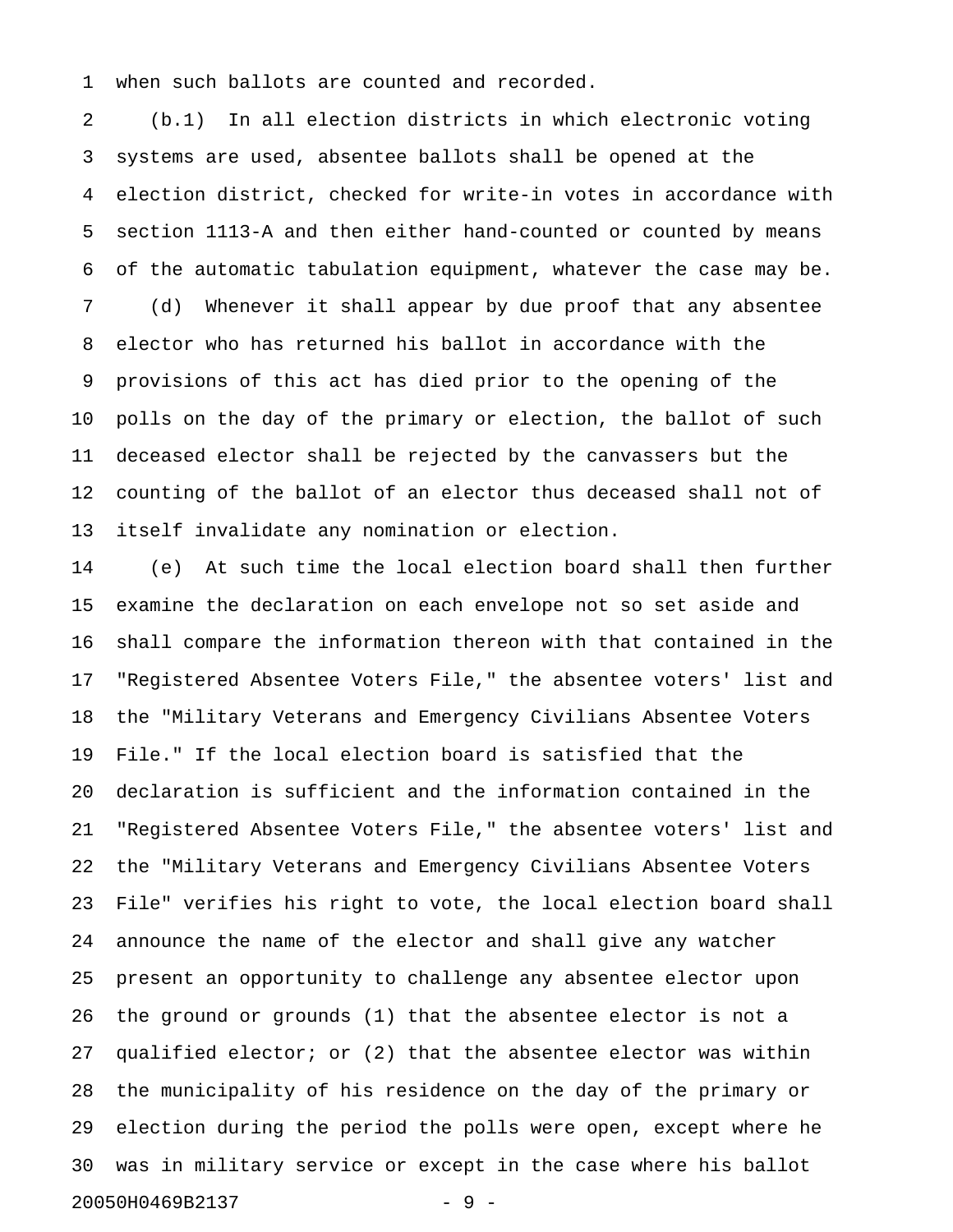1 was obtained for the reason that he was unable to appear 2 personally at the polling place because of illness or physical 3 disability; or (3) that the absentee elector was able to appear 4 personally at the polling place on the day of the primary or 5 election during the period the polls were open in the case his 6 ballot was obtained for the reason that he was unable to appear 7 personally at the polling place because of illness or physical 8 disability. Upon challenge of any absentee elector, as set forth 9 herein the local election board shall mark "challenged" on the 10 envelope together with the reason or reasons therefor, and the 11 same shall be set aside for return to the county board unopened 12 pending decision by the county board and shall not be counted. 13 All absentee ballots not challenged for any of the reasons 14 provided herein shall be counted and included with the general 15 return of paper ballots or voting machines, as the case may be 16 as follows. Thereupon, the local election board shall open the 17 envelope of every unchallenged absentee elector in such manner 18 as not to destroy the declaration executed thereon. All of such 19 envelopes on which are printed, stamped or endorsed the words 20 "Official Absentee Ballot" shall be placed in one or more 21 depositories at one time and said depository or depositories 22 well shaken and the envelopes mixed before any envelope is taken 23 therefrom. If any of these envelopes shall contain any 24 extraneous marks or identifying symbols other than the words 25 "Official Absentee Ballot," the envelopes and the ballots 26 contained therein shall be set aside and declared void. The 27 local election board shall then break the seals of such 28 envelopes, remove the ballots and record the votes in the same 29 manner as district election officers are required to record 30 votes. With respect to the challenged ballots, they shall be 20050H0469B2137 - 10 -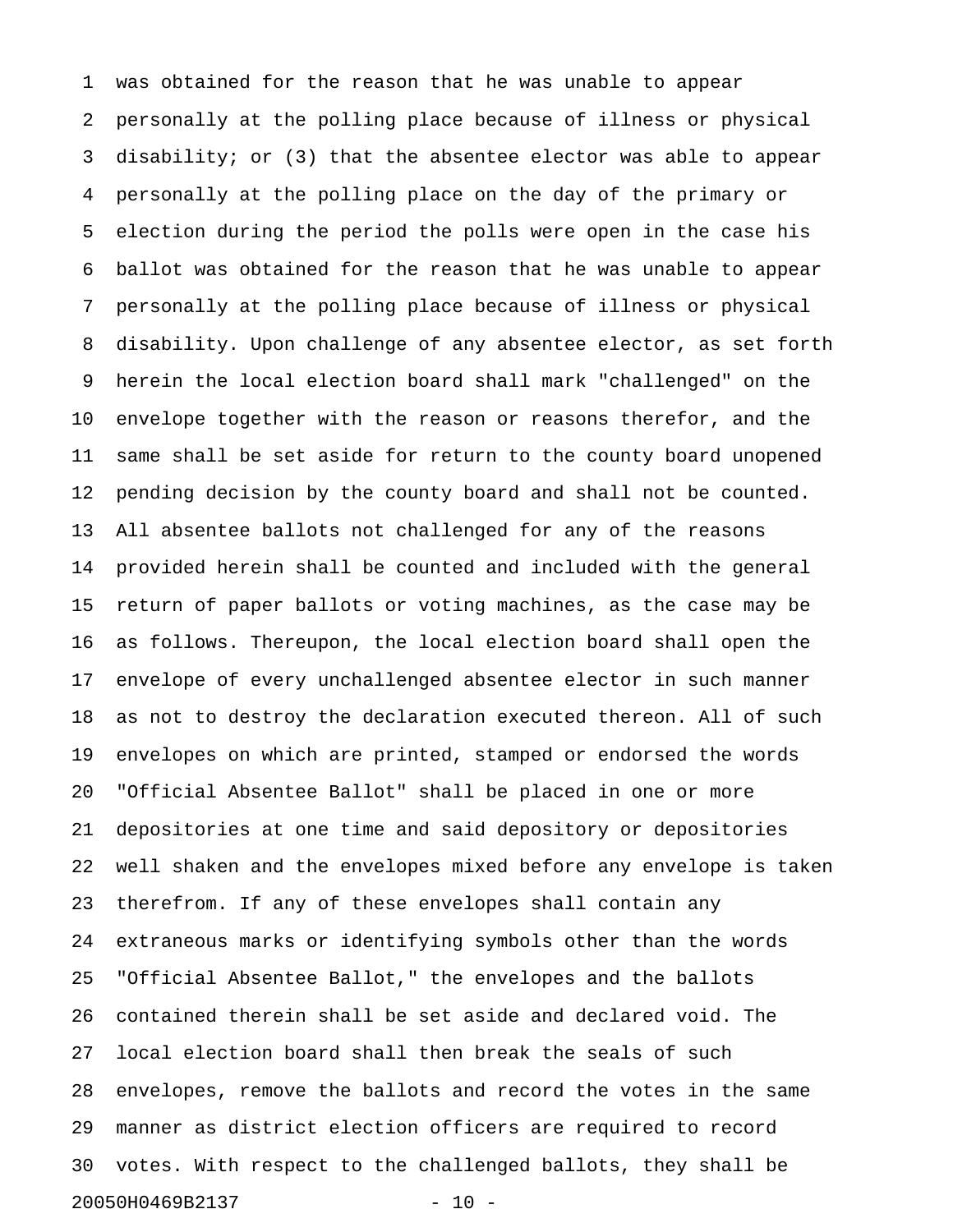1 returned to the county board with the returns of the local 2 election district where they shall be placed unopened in a 3 secure, safe and sealed container in the custody of the county 4 board until it shall fix a time and place for a formal hearing 5 of all such challenges and notice shall be given where possible 6 to all absentee electors thus challenged and to every attorney, 7 watcher or candidate who made such challenge. The time for the 8 hearing shall not be later than seven (7) days after the date of 9 said challenge. On the day fixed for said hearing, the county 10 board shall proceed without delay to hear said challenges and, 11 in hearing the testimony, the county board shall not be bound by 12 technical rules of evidence. The testimony presented shall be 13 stenographically recorded and made part of the record of the 14 hearing. The decision of the county board in upholding or 15 dismissing any challenge may be reviewed by the court of common 16 pleas of the county upon a petition filed by any person 17 aggrieved by the decision of the county board. Such appeal shall 18 be taken, within two (2) days after such decision shall have 19 been made, whether reduced to writing or not, to the court of 20 common pleas setting forth the objections to the county board's 21 decision and praying for an order reversing same. Pending the 22 final determination of all appeals, the county board shall 23 suspend any action in canvassing and computing all challenged 24 ballots irrespective of whether or not appeal was taken from the 25 county board's decision. Upon completion of the computation of 26 the returns of the county, the votes cast upon the challenged 27 official absentee ballots shall be added to the other votes cast 28 within the county.

29 (f) Any person challenging an application for an absentee 30 ballot or an absentee ballot for any of the reasons provided in 20050H0469B2137 - 11 -